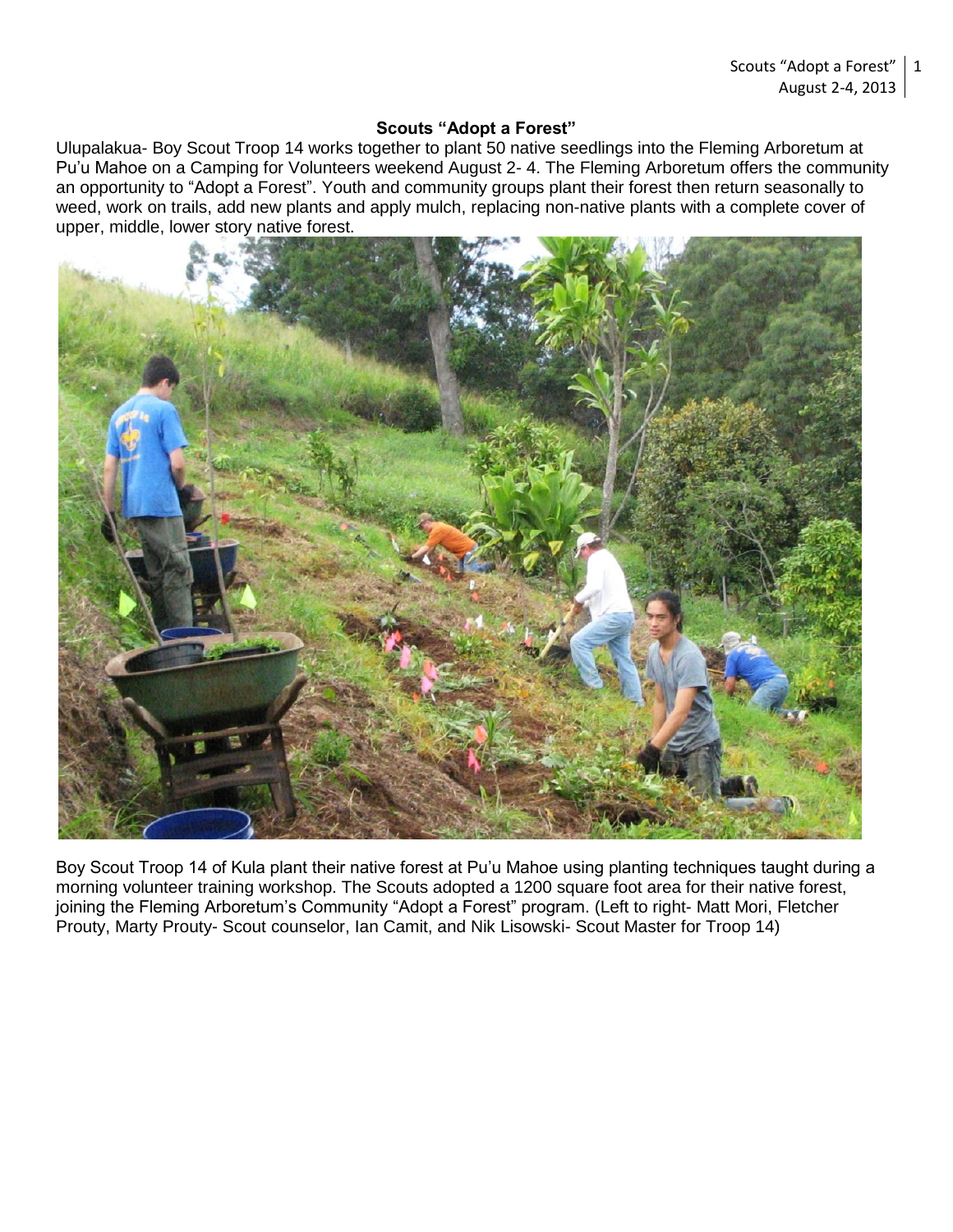

Fletcher Prouty (center in orange), organized the camping weekend for Troop 14. Fletcher planned the weekend agenda as "an opportunity to work, learn, and have fun "before school begins. Troop 14 planted their forest including plant species that host native land snails, creating a future dry land forest snail preserve. The Saturday evening event was Jackson Hunting in the Arboretum. The Scouts found 2 Jacksons while viewing the active night life in the Arboretum.